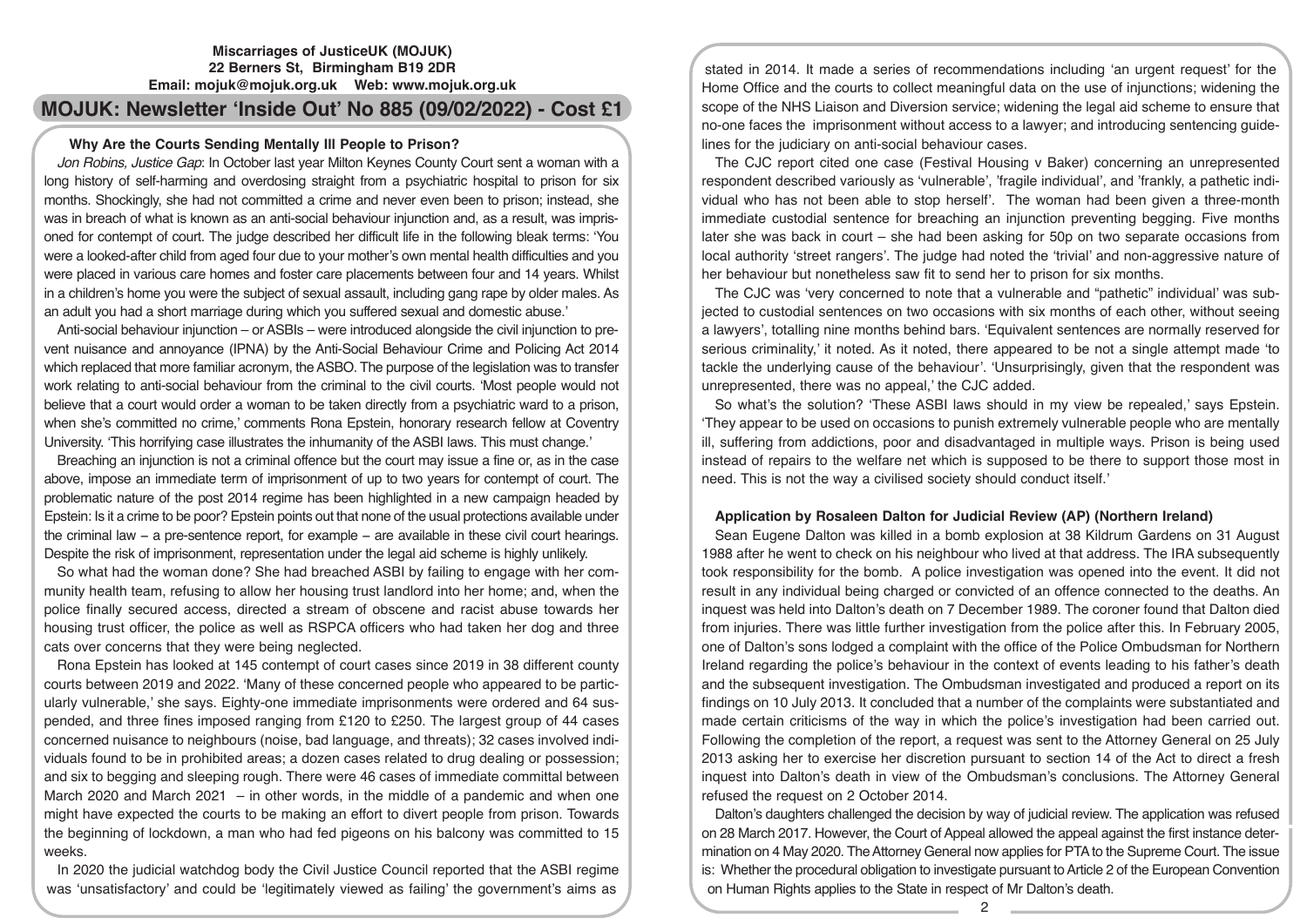#### **New Data Shows 2021 Had Highest Number of Deaths in Prison Ever Recorded**

INQUEST: The Ministry of Justice has released the latest statistics on deaths and self-harm in prison in England and Wales. This time last year INQUEST predicted that, in the midst of a second wave of Covid-19, the worst was yet to come. Sadly, the government did not act and we were proven right. In the 12 months to December 2021 there were a total of 371 deaths of people in prison, representing the highest annual number of deaths ever recorded, with more than one death a day. This is despite recent reductions in the prison population. There were 4.7 deaths per 1,000 prisoners, also representing the highest ever rate of deaths.

Of these deaths: 250 deaths were classed as 'natural causes', though INQUEST casework and monitoring shows many of these deaths are premature and far from 'natural'. This is a 13% increase from the previous 12 months. 86 deaths were self-inflicted, an increase of 28% from the previous 12 months. 34 deaths were recorded as 'other', of which 4 were 'non-natural' and 30 await classification. There was one homicide. Of these, six of the deaths were in women's prisons, three of which were 'natural cause' and three await classification. Younger people were most likely to die self-inflicted deaths in prison, and 69% of all deaths of people aged between 18 and 39 were self-inflicted deaths in 2021. The statistics published also include data on ethnicity, however it offers inadequate information and analysis.

The longer-term data shows that, even without accounting for Covid-19 related deaths, this year and the past five years have seen the highest ever numbers and rates of deaths in prison. Since the pandemic began in March 2020 to 31 December 2021, this report notes that 177 people in prison died within 28 days of a positive Covid-19 test. With INQUEST's own data we estimate that 98 of these deaths were in 2021. INQUEST's casework and monitoring also shows the highest number of self-inflicted and non-'natural' deaths took place in HMP Wandsworth and HMP Altcourse.

Deborah Coles, Director of INQUEST, said: "This time last year we said: we fear the worst is yet to come. Sadly, we were right. Despite what could have been learned from the first wave of the pandemic, the Government allowed yet more people to die in prison. But the pandemic alone cannot explain away this record level of deaths. These statistics represent the serious consequences of highly restrictive regimes on people's mental and physical health. They also reflect the continuation of a harmful and dangerous prison system, and criminal justice policies which use prison as the response to social problems. In the short-term urgent action is needed to ensure people in prison have access to healthcare and adequate support. In the long term, we need a dramatic reduction of the prison population and more investment in radical community alternatives. The Government's latest White Paper on prisons continues to ignore the evidence and favour building more prison places and allowing these needless deaths and harms."

#### **Ministry of Justice (MoJ) has Backlog of 7,000 Subject Access Requests**

*Inisde Time:*The Ministry of Justice has been reprimanded and warned that it may face a hefty fine for failing to provide prisoners with their personal data. The threat came from the Information Commissioner's Office (ICO), which enforces the law on access to data, after it emerged that the MoJ is sitting on a backlog of more than 7,000 requests for personal information, some dating back to 2018.

Any member of the public who wants to see what data is held on them by any public body is entitled to submit a Subject Access Request (SAR). A copy of details on that person's file – except for details withheld for security reasons – should be provided within a month. Prisoners frequently apply to the MoJ for details of their prison record, some of which is held on paper rather than electronically. Such requests are handled by the MoJ's Branston Registry, in Staffordshire.

The ICO this month issued the MoJ with an Enforcement Notice warning that it must

clear its backlog of requests by the end of 2022 or face a fine of up to £17.5 million. It is the second time the MoJ has faced such a finding. In 2017 it was issued with an Enforcement Notice, and complied with its findings. However, in 2019, the ICO began to investigate reports of fresh delays and another build-up of overdue requests. It found that the backlog grew during the Covid-19 pandemic, when the MoJ suspended the provision of SAR responses to "offenders". By August 2021 there were 7,753 "overdue SARs", putting the ministry in breach of the Data Protection Act and the General Data Protection Regulation.

The ICO said: "The substantial number of SARs which remain outstanding and which are out of time for compliance is a cause of significant concern for the Commissioner. These concerns demonstrate that the controller [the MoJ] is currently failing to adhere to its obligations in respect of the information rights of the data subjects for whom it processes data. Previous meetings and correspondence between the controller and Commissioner have proven largely ineffective in reducing the number of outstanding subject access requests."

Any fine levied on the MoJ would be paid to the Treasury. Individuals who have suffered harm as a result of delays in disclosing their personal data would not be compensated, but may have grounds to sue the MoJ. In some cases, making an SAR is the only way a prisoner can discover whether inaccurate information has been recorded on their record – potentially affecting their conditions of custody or even delaying their release. If an SAR exposes inaccurate information, the person it relates to can seek to have the record corrected.

## **Women's Groups Seek End to UK Courts' Powers to Jail People For Own Protection**

Aamna Mohdin, Guardian: A coalition of women's rights organisations has called on the UK government to abolish a law that gives courts the power to send people to prison for their own protection, as part of a 10-point plan to tackle inequalities in the criminal justice system. On the fifth anniversary of the Lammy Review, leading women's rights groups have derided the "lack of progress" in tackling persistent inequalities experienced by black, Asian, minority ethnic and migrant women in the criminal justice system. The coalition says more must be done to tackle the 'double disadvantage' of gender inequality and racism that BAME women face in the criminal justice system. These women faced the "double disadvantage" of gender inequality and racism when they encountered the criminal justice system, which prevented them getting the support they needed and left them at risk of reoffending.

The coalition of organisations, including Hibiscus, Muslim Women in Prison, the Zahid Mubarek Trust, Agenda, Criminal Justice Alliance and Women in Prison, presented the government with the action plan. As well as abolishing the law that gives courts the power to send people to prison for their own protection, the coalition demands practical changes to training, recruitment and external scrutiny. It also calls on the Ministry of Justice (MoJ) to analyse and publish data on racial disparities in women's contact with the criminal justice system.

In 2018, the government published the Female Offender Strategy, which made a public commitment to tackle racial disparity, but the coalition argues it does not go far enough to meet the needs of BAME and migrant women. Amina, 27, who served a prison sentence, said: "My faith is really important to me and it's the one thing that got me through my prison sentence but from what I saw the officers had no understanding of what being a Muslim means. "They only know the negative picture the media paints. For the first three months of my sentence, I had to pray on a towel because nobody gave me a prayer mat even though officers saw me pray on the towel. Another one of the girls had to fight my corner and get me one." Ivory, 35, a woman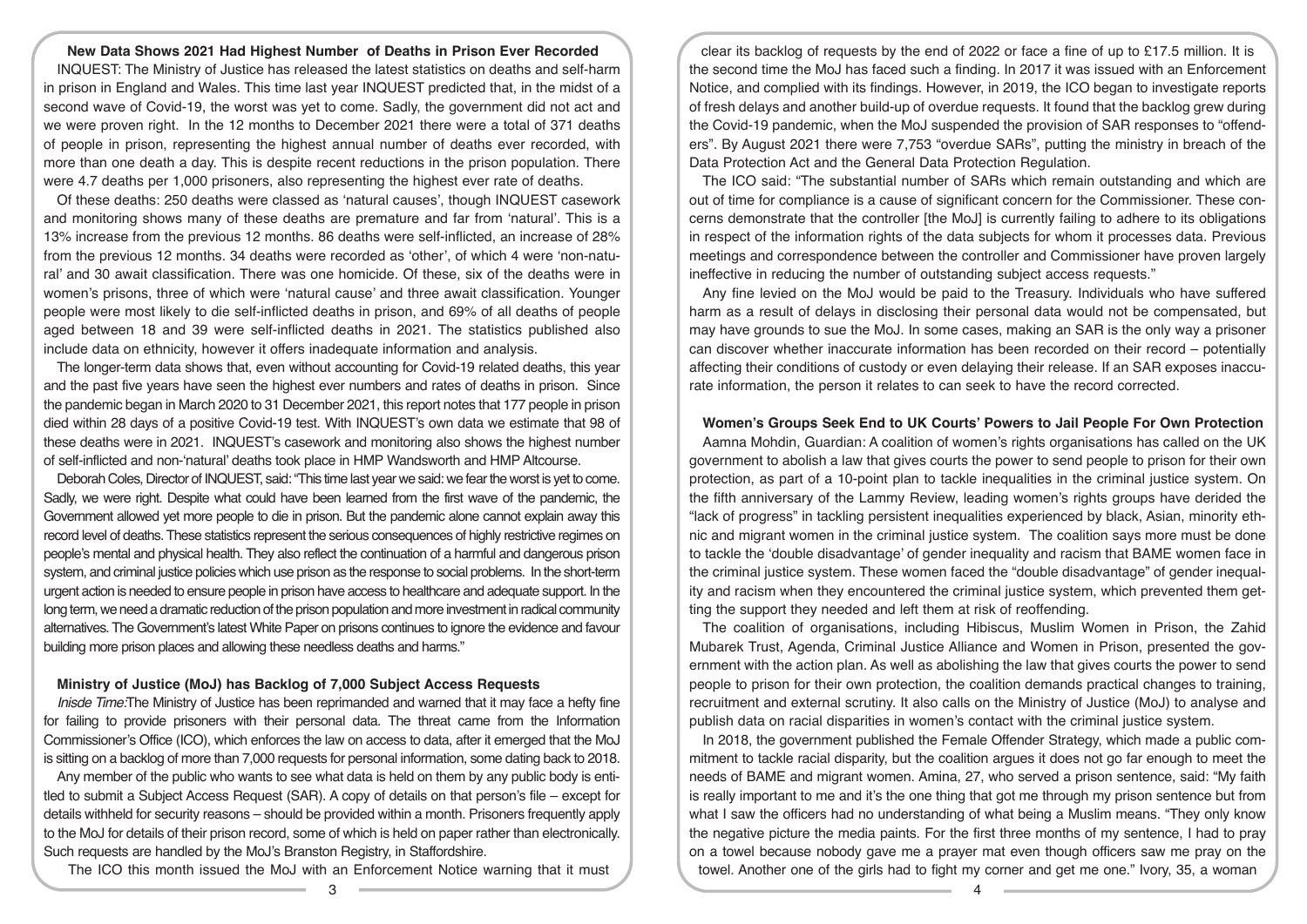supported by Hibiscus, an organisation working with BAME and migrant women at the intersection of the immigration and criminal justice, said: "In prison there is a lot of discrimination and racism against black and Asian women because of how we look and the colour of our skin. The way staff address white people is different, and I suffered bullying because of this. "This is an important issue that needs to be urgently looked into and changed."

Marchu Girma, the chief executive of Hibiscus, said: "Currently there are unacceptable levels of inequalities in the criminal justice system, that result in many black, Asian, minoritised and migrant women suffering. I am certain these inequalities are not mountains that cannot be moved." Indy Cross, the chief executive of Agenda, an alliance for women and girls at risk, said: "It's a national shame that the criminal justice system consistently fails so many black, Asian, minoritised, and migrant women. The double disadvantage of structural racism and gender inequality in the criminal justice system must be tackled."

## **Watchdog Criticises Government Over Female Offender Strategy**

*Inside Time:* A public spending watchdog has criticised the Government for failing to follow through on plans to keep women out of prison. The National Audit Office (NAO) said that since the Female Offender Strategy was published in 2018 the government had made "limited progress" towards its goals – "because it has not prioritised investment in this work". The strategy, which was welcomed at the time of its publication by charities supporting women in prison, set out goals to reduce the number of women entering the criminal justice system and increase the proportion of female offenders who are managed in the community. It was published with more than 50 commitments including the creation of residential women's centres as an alternative to prison.

However, at the time of publication, the Ministry of Justice decided not to set targets for the main objectives, such as the number of women in prison, because the outcomes would depend on court decisions which were outside the Government's control. According to the NAO report, published on Jan 19, "Without clearly setting out the scale of its ambitions, the Ministry could not estimate what funding would be required to deliver the programme, or what savings the programme might achieve." Funding made available to achieve the strategy's objectives in its first three years was less than half of the minimum £40 million that officials in charge of the work estimated would be needed. No residential women's centres have yet been opened. Last year the Ministry of Justice announced that it would build 500 additional women's prison places at an estimated cost of £150 million.

Gareth Davies, head of the NAO, said: "The Ministry of Justice has not made the female offender strategy a priority. The strategy is intended to improve outcomes for women, but a lack of clear goals makes it hard to evaluate progress. Even in the areas where it focused attention, such as developing community options for women, delivery has been disappointing. The Ministry of Justice must clarify its aspirations and priorities for women, and match these to clear actions and funding, to improve how the criminal justice system treats women."

Kate Paradine, chief executive of the charity Women in Prison, claimed the Government was "failing to follow its own evidence and strategy which acknowledges most women in prison should not be there". Peter Dawson, director of the Prison Reform Trust said: "Inexcusably, the government never set itself any deadlines or targets to deliver a policy on reducing offending by women. So, it's hardly surprising that the National Audit Office now confirms what others have been saying for the last three years—that thousands of vulnerable women, and the general public, continue to be failed."

A Ministry of Justice spokesperson said: "We launched the female offenders strategy in 2018 with the aim of steering women away from crime and since then the number of women

entering the criminal justice system has fallen by 30%. We are investing tens of millions of pounds over the next three years into community services like women's centres, drug rehabilitation and accommodation support so that fewer women end up in prison."

## **Overrepresentation of Black Children' in Youth Justice System**

Noah Robinson, Justice Gap: New data on the youth justice system has shown a 'categorical fail[ure] on every count to halt the overrepresentation of Black children', according to the Youth Justice Board (YJB). The publication examines the youth justice system in England and Wales between April 2020 and March 2021. Although Black children make up only four percent of the 10-17 year old population, they represent 29 percent of the youth custody population: an increase from 18 percent in the last 10 years. First time offenders from a Black background have also increased over the last 10 years, rising from 10 percent to 18 percent. This is similarly reflected in sentencing, where the number of Black children has increased by five percent over the past ten years, from seven percent to 12 percent.

The figures show that there is a 'shocking' disparity in the representation of Black children in the youth justice system. 'We are still disproportionately failing to give Black children the support they need to live crime-free lives', commented chair of the YJB Keith Fraser. 'It was clear before, but these figures are a sobering reminder of the work we collectively need to do to address disproportionality, find and use alternatives to remand and to keep children out of the justice system'. Data on stop and search for the 10-17 year old population was available for the first time. The data shows that Black children were more likely to be stopped than other ethnicities, making up 18% of cases where ethnicity was known. It also shows that 81% of stop and searches, across all ethnicities, resulted in no further action.

74% of children remanded in custody did not subsequently receive a custody sentence: the highest level on record. Of these outcomes, half resulted in acquittal. The report suggests that this increase is likely driven by the decreases in the volume of immediate custody sentences and noncustodial sentences which 'artificially inflates[s]' the proportion of acquittals. Fraser commented that it demonstrates children are being brought into the system 'unnecessarily and experiencing the trauma and stigma that brings'. The report shows the continuing impact of court closures, pauses to jury trials and subsequent backlogs in the periods of restrictions during the COVID-19 pandemic. The current average time from first listing to completion stands at 72 days. On average, this time was between 31 days and 44 days when examining data from the last 10 years.

## **Almost all Trans Women Prisoners Now in Male Jails**

*Inside Time:* The overwhelming majority of transgender women prisoners are now held in male prisons, the Government has disclosed. In response to an MP's question, Prisons Minister Victoria Atkins told Parliament that as of last March, there were 146 trans women – people who identify as female, but are legally and biologically male – in prison in England and Wales. Of these, "fewer than five" (meaning between one and four) were held in women's prisons, and the rest in men's prisons. The figure marks a transformation from the situation in 2019, when – according to details which emerged in a High Court case last year – there were 163 transgender prisoners, of whom 34 were trans women being held in women's prisons. In that year, the rules were tightened to make it more difficult for trans prisoners to get to a prison of their new gender, after concerns were raised about women's safety. The figures include only people who are legally and biologically male, but identify as female. People who have legally changed gender, with a Gender Recognition Certificate (GRC), are counted separately and normally housed in a prison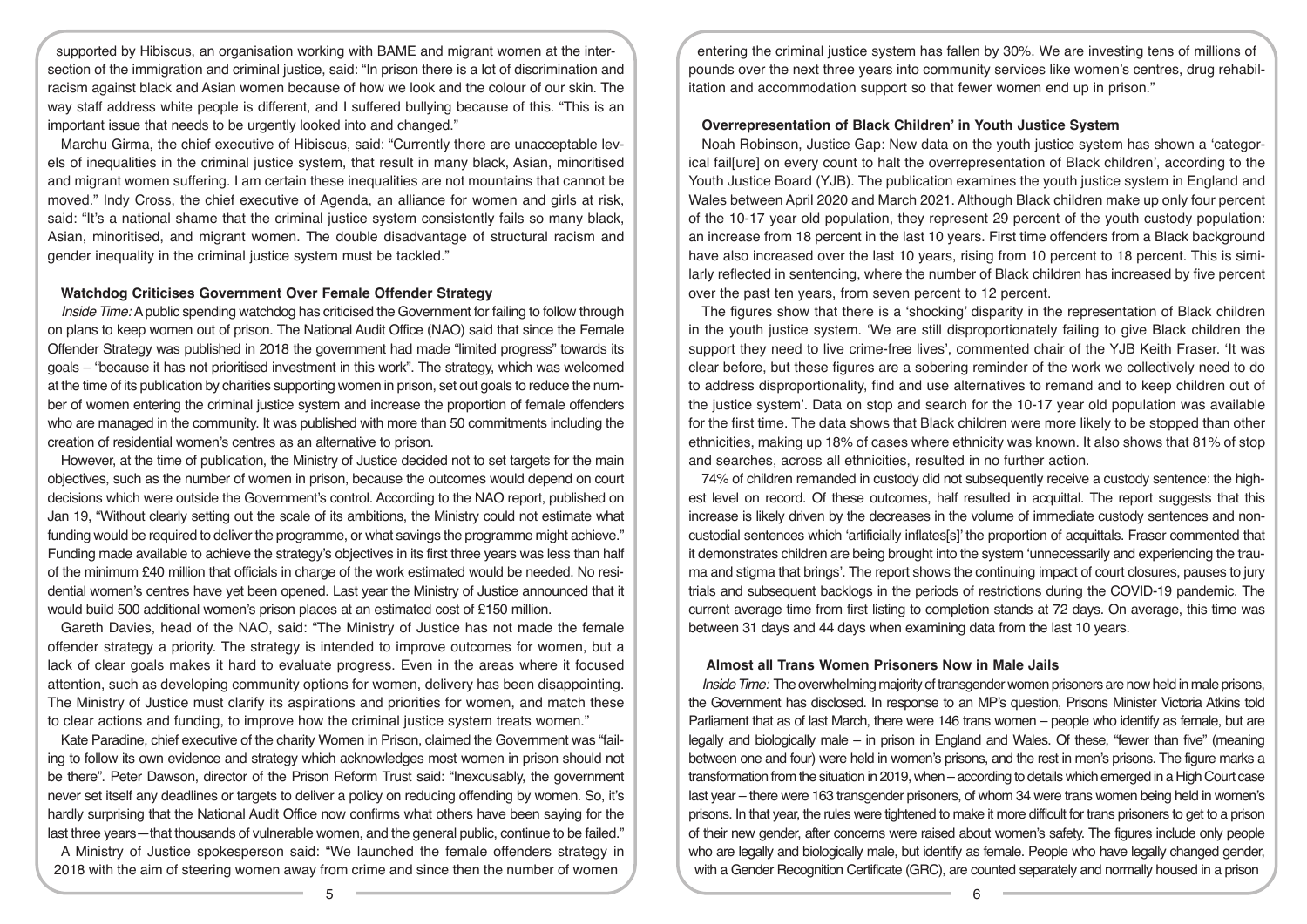of their new gender. It has previously been reported that there are 23 prisoners with GRCs. Further details disclosed by Atkins showed that among the trans women without GRCs detained in men's prisons, 87 – or around 60 per cent – had a conviction for at least one sexual offence.

Outlining current Government policy on the allocation of trans prisoners in a House of Lords debate earlier this month, Justice Minister Lord Wolfson of Tredegar explained: "Transgender prisoners are initially allocated to a prison matching their legal gender … For most transgender prisoners, this is the same as their sex registered at birth. Most transgender prisoners then remain in a prison matching their sex as registered at birth. Transgender prisoners who have not changed their gender by obtaining a gender recognition certificate are held in a prison opposite to their sex registered at birth only where that is judged appropriate by a multidisciplinary complex case board, which considers all relevant factors. Transgender prisoners who have changed their legal gender can still be moved to a prison matching their sex as registered at birth where a case board judges that to be necessary to manage risk."

The minister added: "Our current approach is robust and over 90 per cent of transgender women in prison are held in the men's prison estate" – an approximation which is confirmed by the latest more precise figures. Addressing the argument on women's safety, Lord Wolfson said: "Prior to the strengthening of our approach in 2019, there were a small number of sexual assaults committed by transgender women in the women's estate. However, we learned the lessons of that and since 2019 there have been no such assaults." Scottish prisons, like those in England and Wales, decide on the allocation of trans prisoners on a case-by-case basis – but with a very different outcome. It has been reported that there are 12 trans women without GRCs in Scottish women's prisons, more than the total in English women's prisons, with the result that one in 20 residents in Scottish women's prisons are biologically male.

## **Making Child Remand a last Resort**

*Transform Justice:* The Police, Crime Sentencing and Courts Bill proposes legislation which will increase the prison population and criminalise more people. But it contains some gems. Perhaps the most progressive measure is one to make it more difficult to remand children. Most under 18s year olds who plead not guilty are given bail pending their trial or sentence. They may be subject to restrictions such as curfews or having to spend 25 hours a week supervised by YOT workers or teachers. But they are not innocent behind bars.

Thousands of children are though imprisoned every year while awaiting trial or sentence. 41% of all children currently in custody are on remand. A very high proportion will not be imprisoned on sentence, which is of course a good thing, but also a bad thing. If the right sentence for them is non-custodial, why were they imprisoned while waiting for their trial?

A new report from the government looks at the use of remand for children. It's slightly perplexing in its rationale. When introducing new legal measures to make it harder to remand children, the government said "the aim is to ensure that remand to youth detention accommodation is used only when necessary. If successful, this could lead to a reduction in youth custody places… A reduction in the use of custodial remand overall would reduce exposure to the custodial environment and avoid detrimental disruption to children's lives, which can be criminogenic, and therefore provide long-term benefits". The implication is that remand for children is over-used and needs curbing.

But the new government review argues that remand for children is used totally appropriately, while at the same time putting forward good suggestions as to how to use it more appropriately. Maybe the change of ministers since the report was drafted has prompted this change? The review points out the total numbers remanded in the last ten years have reduced. But then youth crime and

total numbers in custody have also reduced. The proportion of the child custody population on remand has risen steadily in the same period and other indicators suggest over-use. Perhaps the strongest is the proportion of children on remand who get acquitted or receive a non-custodial sentence. The latest statistics reveal that three quarters of all children remanded do not go on to receive a custodial sentence – this rises to 86% for cases which are entirely dealt with in the magistrates'/youth court. The criteria for remand are different to those for sentencing but, as the review points out, all judges should be using the legal "no real prospect" test for child remand. If there is no real prospect of the child being imprisoned on sentence, they should only in exceptional circumstances be remanded. The "no real prospect" test is clearly not working in reality.

The new remand legislation requires judges to give reasons for their use of remand. Hopefully guidance will suggest they explain how their decision meets the "no real prospect" test in each individual case. That may encourage magistrates and district judges to challenge the prosecution a bit more. While the review says "Interviewees felt that CPS prosecutors generally had a good background in youth work and do generally understand the remand process and youth legislative framework" it also cites the CPS Inspectorate finding "that 47.3% of MG3 forms completed by CPS failed to address remand and bail, limiting the assistance given to the court on these decisions". The latter finding rather undermines the views of interviewees and suggests that prosecution practice is having a negative effect on remand decisions.

A couple of other factors also suggest child remand is being used inappropriately. There are many short remands (22% of all youth custodial remand episodes last for 7 days or less), which suggests that prison is used as a holding pen while a bail package is being sorted out. Better a short remand than a long remand, but defence and the youth offending team should be trying to present a bail package on the child's first court appearance to avoid any custodial remand. The report makes some good suggestions as to how to improve practice, but perhaps doesn't put enough emphasis on police action. There is strong anecdotal evidence that any child remanded (detained after charge) by the police is particularly likely to be remanded by the court, partly because police remand suggests a child is "risky" and because police remanded children have to be seen in court as soon as possible, which puts sometimes intolerable time pressure on YOTs to produce a bail package.

The final indicator of over-use of child remand is evidence on the crimes remanded children are accused of. Y/e March 2021, 20% of the offences for which children were remanded were neither violent nor sexual. They included domestic burglary (7%), drugs (4%) and breach of statutory order (2%). That one in five children imprisoned on remand were not accused of a violent or sexual offence suggests that its not always a last resort. And the classification of violent offences masks huge differences. Shouting threats to a nurse counts as a violent offence, as does possession of a pair of scissors – important alleged crimes but maybe not worthy of imprisonment on remand.

Perhaps the most concerning of the statistics is not about over-use overall, but about over-use for specific groups. 4% of 15-17 year olds are black, but 34% of all children remanded are black. 60% of children in custody on remand are from minoritized communities. The report suggests some district judges and magistrates point the finger at YOTs for this disparity "we were told that courts typically follow YOT recommendations and it was suggested by some magistrates and district judges that black children, particularly boys, are perhaps unconsciously not championed by practitioners". This a bold claim. Surely its more likely that unconscious bias is present throughout the system? There are really important suggestions for improvement in this report. But putting heads in the sand and saying there isn't really a problem will not prompt positive change. It would be great if everybody involved in child remand acknowledged that it is too often not a last resort and that everybody can help reduce its over-use.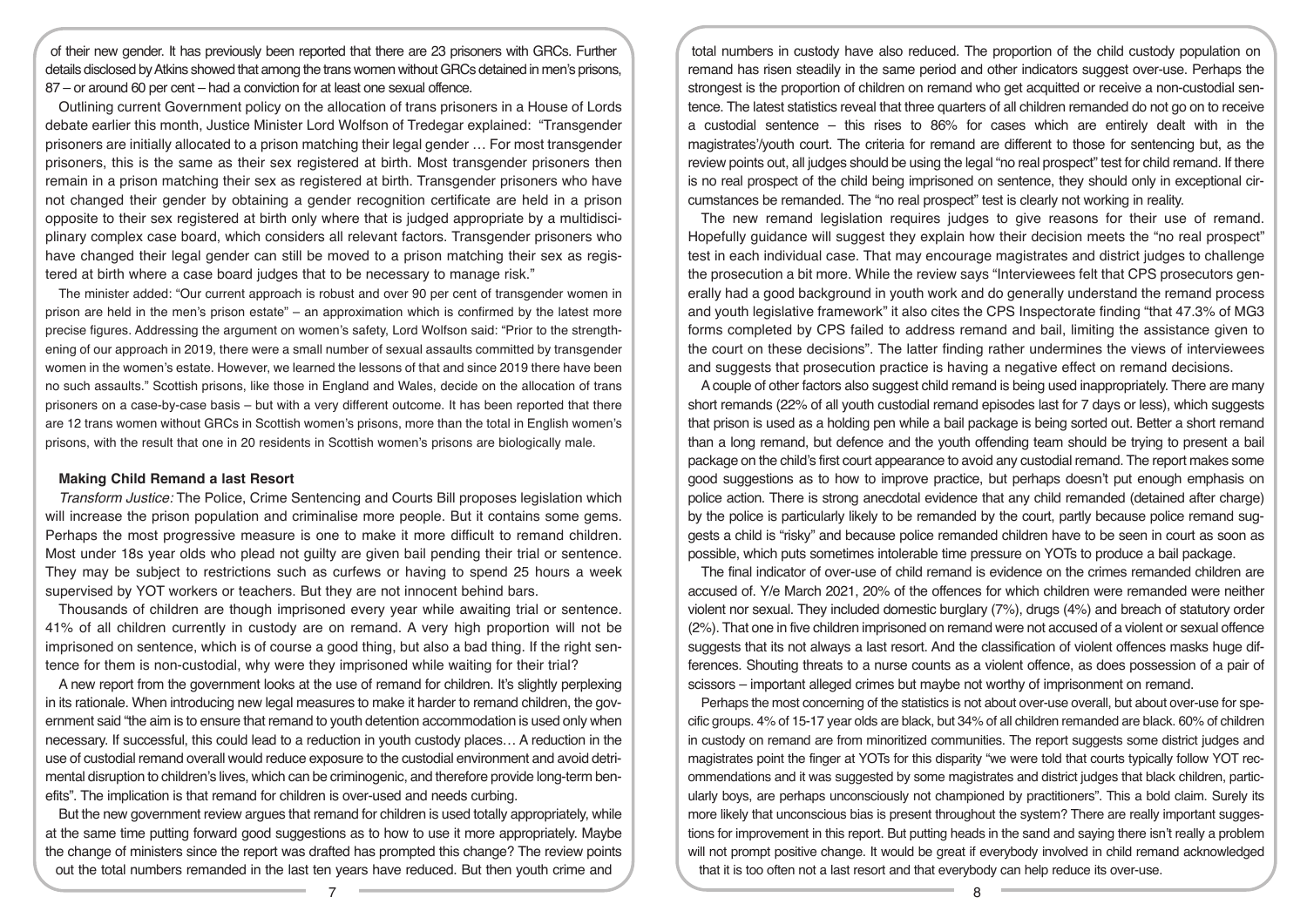## **Application of Officer W80 v Office for Police Conduct and Others**

W80, an armed police officer, shot Jermaine Baker dead in a police operation. Mr Baker was involved in a plot to snatch two individuals from custody. The police had intelligence that the plotters would be in possession of firearms. W80's account was that during the intervention, Mr Baker's hands moved quickly up to a shoulder bag on his chest, and fearing for his life and those of his colleagues, W80 fired one shot. No firearm was found in the bag, but an imitation firearm was in the rear of the car.

Following an investigation by the IOPC's predecessor, the Independent Police Complaints Commission (the "IPCC"), the IPCC concluded that W80's belief that he was in imminent danger was honestly held, but unreasonable, and that W80 therefore had a case to answer for gross misconduct on the basis of the civil law test that any mistake of fact could only be relied upon if it was a reasonable mistake to have made. It sent the report and its recommendation to the Metropolitan Police Service (the "MPS"), as the appropriate authority for misconduct proceedings against W80. The view of the MPS was that the IPCC had been incorrect as a matter of law in applying the civil law test (which looks to whether an honest but mistaken belief is reasonable) as opposed to the criminal law test of self-defence (which looks to whether the belief is honestly held). After the MPS indicated that it would not follow the IOPC's recommendation to bring misconduct proceedings against W80, the IOPC directed the MPS to do so. It is that decision which is challenged in this judicial review.

The issue is: In the context of police misconduct proceedings, is it open to a reasonable disciplinary panel to make a finding of misconduct if an officer's honest, but mistaken, belief that his life was threatened was found to be unreasonable.

## **Re-writing Nortern Ireland Troubles: the UK Government's New Plan**

*Anne Cadwallader,Pat Finucane Centre* :Boris Johnson's government wants to commission an 'official history' of the Troubles in Northern Ireland. Yet it is itself censoring numerous files showing British army complicity in the deaths of civilians, depriving bereaved families of access to the truth. Jaws have dropped across Ireland at the British government's intention to commission an official history of The Troubles. Those that have perhaps dropped fastest and furthest belong to the Livingstone and Whitters families. In April 1981, Elizabeth Livingstone's youngest sister, Julie, aged 14, was shot dead walking home in Lenadoon, West Belfast. A soldier from the Royal Regiment of Wales had fired a plastic bullet gun from inside a Saracen armoured vehicle. Julie died a day later from head injuries. Sixteen days before, Paul Whitters, aged 15, was shot with a plastic bullet in his native Derry. He had such catastrophic brain injuries that his parents were forced to make the heartbreaking decision, ten days after he was shot, to switch off his life support in a Belfast hospital.

Both families discovered, decades after their bereavement, that the British government had decided not to declassify the official records on the circumstances of their deaths. The file on Julie Livingstone's death was closed in 2014 and remains so until 2064. Both her parents are already dead but, by 2064, all her 12 brothers and sisters will have died also. In 2011, the official file on Paul Whitters' killing was closed until 2059. Since then, half of it has been opened but 93 pages remain closed. "What possible implications for British national security can there be in the killing of a 15-year-old child in Derry over forty years ago?" asks his uncle, Tony Brown.

*Secret Because it's Secret:* In a development worthy of Alice in Wonderland, it seems to the Whitters family that half the file is officially "secret" and the reason for keeping it "secret" must also remain "secret". "The circular stupidity of this argument has left us speechless. This is about my son who was shot at almost point-blank range at 15 years of age and about the cruel death of Julie

Livingstone. They were just children", says Helen Whitters. She points out that neither family expects the names of those responsible to be released, freeing London from any data protection, health and safety or human rights obligations. The only possible remaining cause, they believe, is the notional one of national security. While these families, and hundreds of others, are waiting for the truth, London announced it intends to commission historians to write an official account of the conflict. The Daily Telegraph last week revealed the plans were drawn up in response to fears that "IRA supporters are rewriting history". The narrative would focus on the role of the British government and army. One might be forgiven for recalling what Winston Churchill once memorably wrote that it would be "better" to leave the past to history "especially as I propose to write that history".

*'Get Stuffed'* - Colin Harvey, professor of human rights at Queens University Belfast, said this week: "The British were protagonists in the conflict …participants. And it seems like for the current British government, the truth hurts: they don't like what's emerging about the role of the British state". More succinct was Diarmaid Ferriter, professor of modern Irish history at University College, Dublin. Asked on BBC Northern Ireland's "The View" programme whether he would accept an invitation, if asked to participate, he replied "I think I'd say get stuffed". The Belfast Telegraph reports that amongst the historians being considered is Lord Bew, a sponsor of the Henry Jackson Society and inspiration behind the ill-fated Boston College oral history project. Bew is also a former political advisor to the erstwhile leader of the Ulster Unionist Party, David, now Baron, Trimble.

Meanwhile, the files on Paul Whitters and Julie Livingstone are among dozens of others closed to researchers and historians. Some, most bizarrely, have been opened and then closed again, despite being widely publicised – while others have been opened, closed and then re-opened. One example is File CJ 4/1647 (January 1976-July 1977) containing documents detailing complaints of brutality against the British army and the then Northern Irish police, the RUC. It has been closed to public access until 2064 – restricting the right of those who alleged brutality at the time to discover what was being said about them. Another file is CJ 4/2841 (1976-1979) which details meetings and contacts between the British government and the largest loyalist paramilitary gang, the Ulster Defence Association. This was originally closed until 2052 on both health and safety grounds and because it contains personal information.

Closed for 100 years - When Margaret Urwin, of the Justice for the Forgotten group, made a freedom of information request, hoping to get the file opened, her request was rejected and the date of closure was increased from 72 to 100 years. Such requests are adjudicated by a supposedly independent watchdog at the National Archives. Its members are appointed by the Culture Secretary and include a former deputy head of MI5. They rubber stamp on average 99% of government censorship decisions. It is worth stating that files such as these can, and often are, lawfully redacted under data protection rules where publishing a name might put someone at risk – but these are at least files known to exist.

In a different category are those whose very existence the British government has sought to conceal. Journalists such as Ian Cobain have written extensively about the Foreign Office unlawfully hoarding more than a million files of historic documents. Those files are kept at a secret archive in a high-security government communications centre in Buckinghamshire, north of London, where they occupy mile after mile of shelving. Most of the papers are many decades old – some were created in the 19th century – and document British foreign relations throughout two world wars, the Cold War, withdrawal from empire and entry into the Common Market. They have been kept from public view in breach of the Public Records Act that requires all government documents to become public once they are 20 years old unless the department has received permission from the Lord Chancellor to hold them for longer.